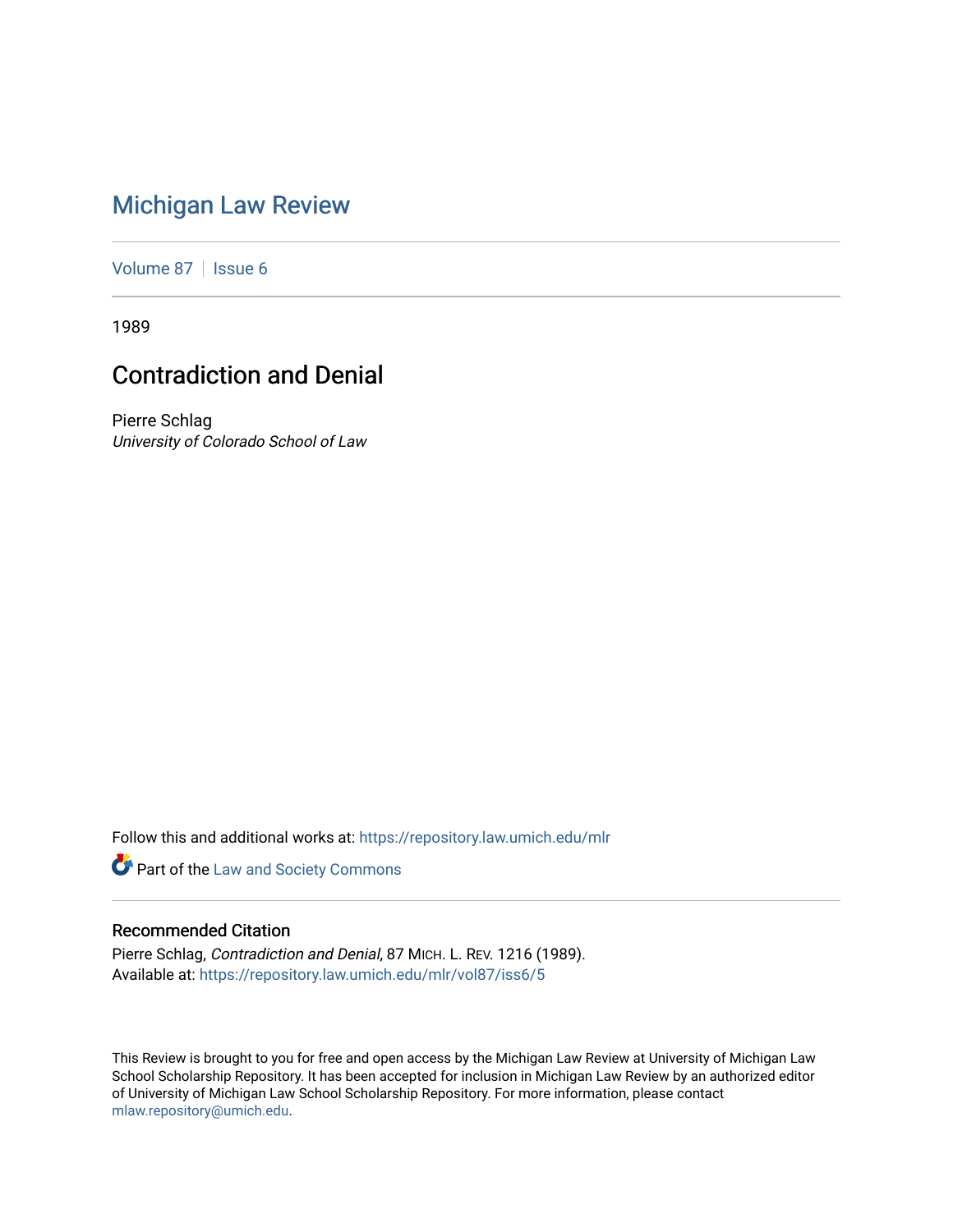### **CONTRADICTION AND DENIAL**

#### *Pierre Schlag\**

A GUIDE TO CRITICAL LEGAL STUDIES. By *Mark Kelman.* Cambridge: Harvard University Press. 1987. Pp. 360. \$30.

I have now written several drafts of a review of Mark Kelman's *A Guide to Critical Legal Studies* - each draft more unwieldy, more cumbersome than the previous one.<sup>1</sup> In each draft, I found myself, in good standard book review form, writing about (what Kelman writes about (what CLS scholars write about (what liberal legal thinkers write about (what they think they are doing (when they say they are doing  $(law))$ ))). Not only was it exceedingly difficult for me to keep the players and the plays straight, but I also had all sorts of difficulties keeping my subjects and direct objects in line.

Very quickly my subjects started trying to do some impossible (often barely mentionable) things to my direct objects. Whenever I allowed the term "CLS" or "liberal legal thought" to occupy the subject space of the sentence for even a moment, it would invariably try to slam dance into the direct object, and I would invariably lose all linguistic control. After a few invocations, these linguistic subjects "CLS" and "liberal legal thought" metamorphosed into metaphysical subjects, endowed with all the privileges appurtenant to that exalted status - privileges such as identity, constancy, integrity, unity, and many others that arguably each did not deserve. Soon these metaphysical subjects took over entirely and began trying to displace each other by making all the usual metaphysical moves.

And each time I finished a new draft, I ended up with yet another deeply caricatured description of CLS and liberal legal thought. Now, I have nothing against deep (or any other kind of) caricatures, but part of the purpose of caricatures is not simply to allow one to recognize the pattern, *but to recognize the pattern in the detail* Somehow, where discussions of CLS are concerned, that last part seems to get lost, and very often CLS scholarship is reduced to some creaky abstraction like "contradiction/indeterminacy/legitimation."

This was happening in my drafts too. I kept trying to write about Kelman's major theme: the view that standard legal thought is char-

<sup>. \*</sup> Visiting Associate Professor, University of Colorado School of Law. Associate Professor, University of Puget Sound School of Law. B.A. 1975, Yale University; J.D. 1978, UCLA School of Law. - Ed. I wish to thank Richard Collins, Steve Heyman, Deborah Maranville, and Steve Smith for criticism and comments on earlier drafts.

I. Manuscripts on file with the author's attorney.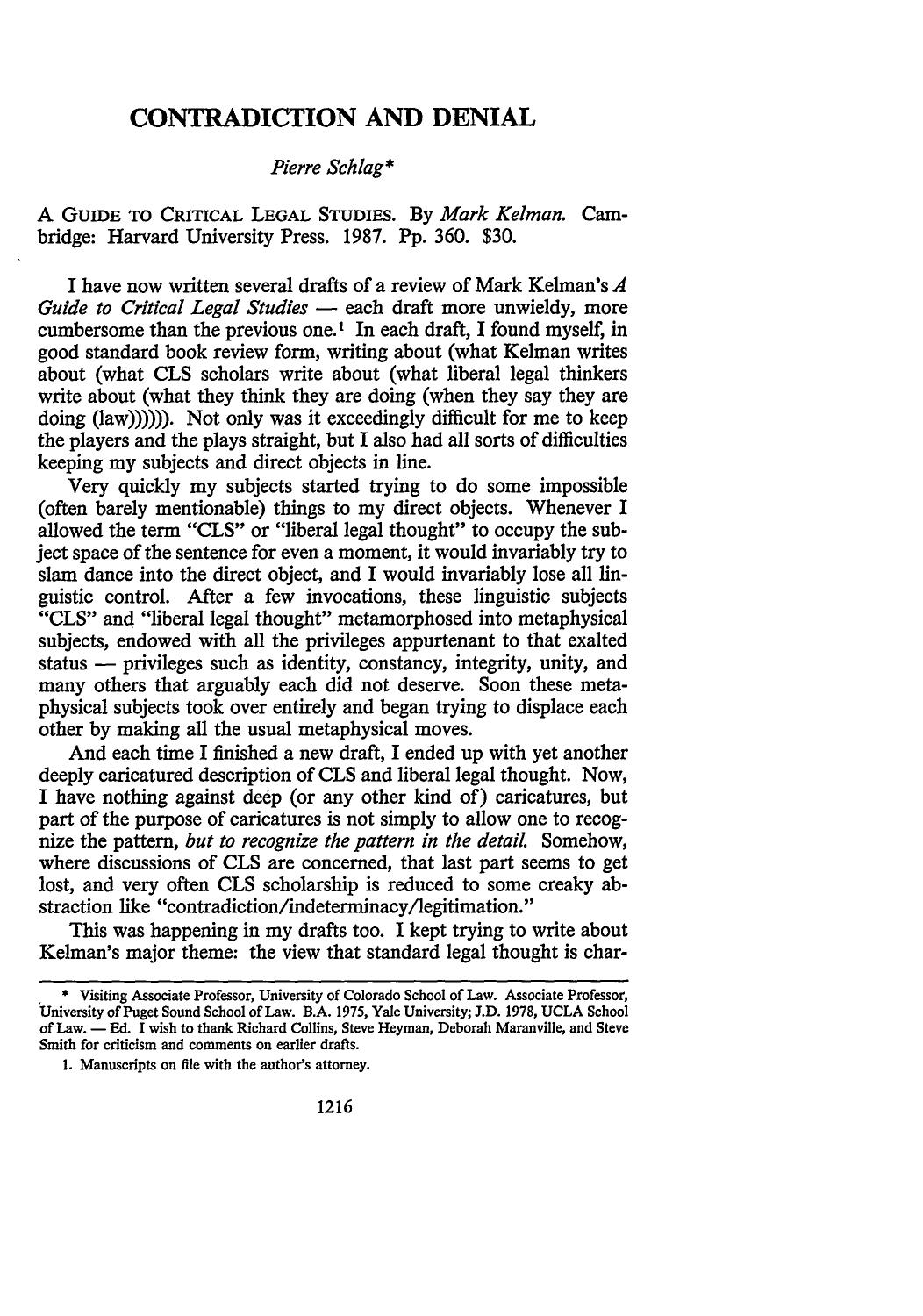acterized both by the presence of contradiction and the denial or repression of contradiction (pp. 2-3). I wanted to say two things about Kelman's double-edged theme. These two things were related (which was certainly a hopeful sign) — unfortunately, they were related paradoxically (which arguably was not).

*The first thing:* The reflexivity of legal thought is such that the question of whether standard legal thought denies or represses internal contradictions, as Kelman claims, is unlikely to yield an easy straightforward answer.2

*The second thing:* Standard legal thought does in fact deny or repress contradiction in an easy, straightforward manner.

\* \* \*

The longer version of these two things goes like this: Whether one agrees with Kelman's claim that standard legal thought represses its internal contradictions depends largely, I think, on the character of one's phenomenological experience of law and legal thought. In turn, that experience, whether contradicted or coherent, depends very much on how one understands the self-image of law and legal thought. In turn, for .people like us who are deeply implicated in the legal enterprise, the self-image of law and legal thought is in part a function of what we would like law and legal thought to be (and of course vice versa). All together, these observations about the reflexivity of law and legal thought caution that the question of whether standard legal thought denies or represses internal contradictions is unlikely to yield an easy, straightforward answer. 3

Yet quite clearly, for standard legal thought, the answer *is*  straightforward. Standard legal thought abhors contradiction. And it abhors paradox and incommensurability as well. In short, it abhors anything that it perceives as challenging its own self-image as an integrated, self-sufficient mode of thought that is naturally entitled to adjudicate and organize the character of social life. Indeed, despite widespread *substantive* agreement that legal thought is not an autonomous branch of knowledge,<sup>4</sup> *the form* of most contemporary legal thought indicates exactly the opposite.<sup>5</sup> Most of us continue to write and think as if legal thought were autonomous, even as we busily repudiate legal formalism (over and over again).

The continued entrapment of standard legal thought within the old

<sup>2.</sup> For an elaboration, see Schlag, *Cannibal Moves: An Essay on the Metamorphoses of the*  Legal Distinction, 40 STAN. L. REV. 929 (1988). For a provocative discussion of contradiction in legal thought, see Carlson, *Contradiction and Critical Legal Studies*, CARDOZO L. REV. (forthcoming).

<sup>3.</sup> *See* Schlag, *supra* note 2.

<sup>4.</sup> *See, e.g.,* Posner, *The Decline of Law as an Autonomous Discipline: 1962-1987,* 100 HARV. L. REV. 761 (1987).

*<sup>5.</sup> See, ironically, id.* at 766-69, 778.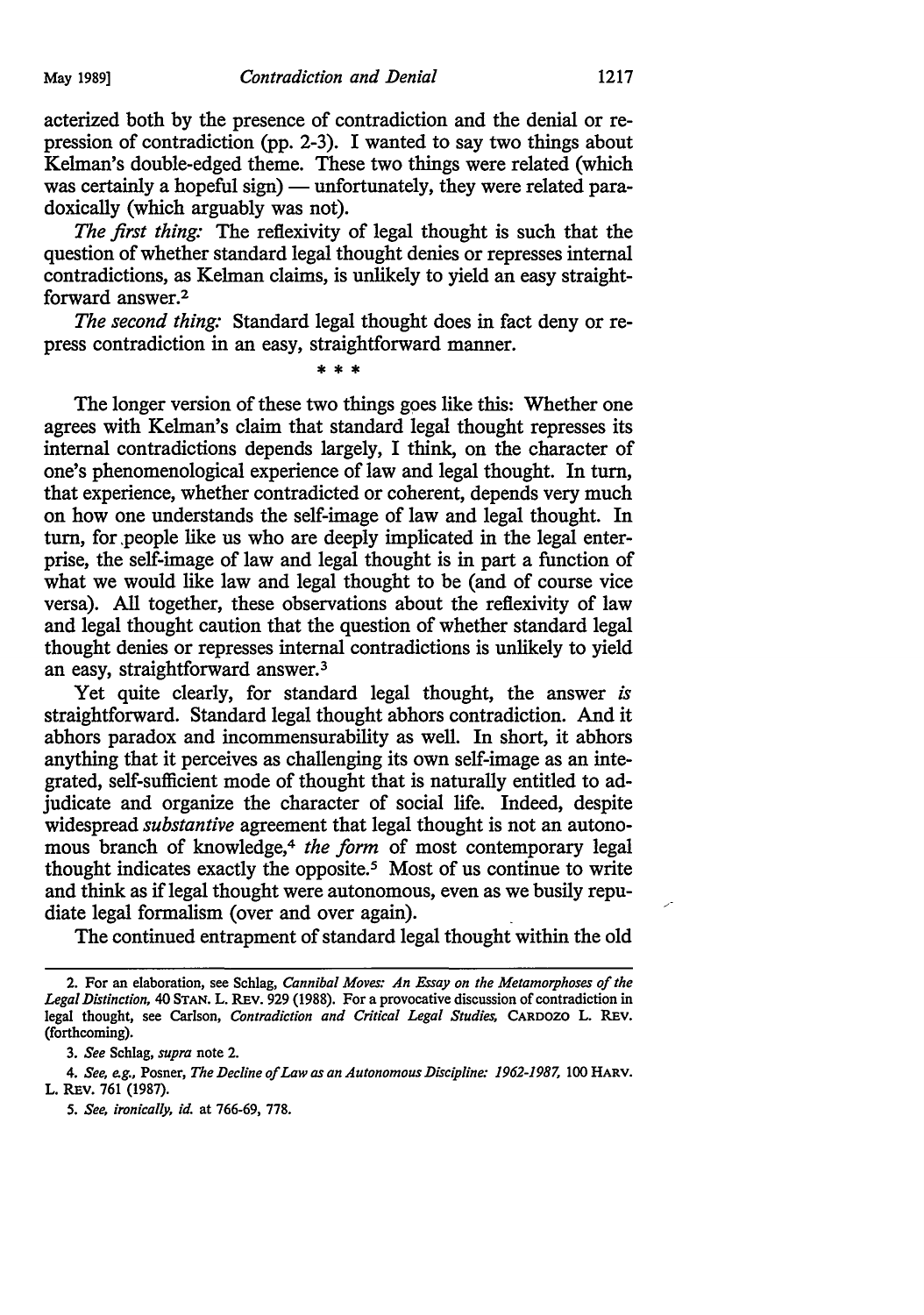forms of an autonomous body of knowledge is evidenced by the astonishing alacrity and the relentless systematicness with which it rejects anything (such as contradiction) that might challenge its own autonomy. Even two decades of sustained contact with foreign disciplines like economics, philosophy and literature have failed to acquaint the legal mind with its lack of autonomy. On the contrary, the foreign disciplines were immediately confined to the space of the "Law and ..." formula — where they were relegated to the subordinate role of supplying new content to replenish the structures of old legal forms. As the expert witness is to the litigator, so apparently are the liberal arts to legal scholarship.

The almost complete subjugation of the foreign disciplines to the architectural needs of standard legal thought suggests that the legal mind is extraordinarily well equipped to overlook, deny, or repress even the most obvious and serious challenges to its own autonomy. And yet, in a paradoxical way (for it is only paradoxically that I can say this), the failure of standard legal thought to reckon seriously with these challenges is a failure of legal mind.<sup>6</sup> It is a failure of judgment, of self-awareness, of authenticity.<sup>7</sup> It is a failure of legal mind to take seriously its own reflexive character. Indeed, or rather paradoxically, standard legal thought offers a number of easy straightforward stratagems for the denial or repression of contradiction. Here are just a few.

*Subject-Object Reversals.* Many legal scholars understand CLS claims of contradiction as an assertion that an *object* (here law and legal thought) partakes of a certain *quality* (here contradiction). In other words, the claim is understood to be that contradiction is part of the nature of law and legal thought. Accordingly, if a legal thinker is interested in determining whether the claims of contradiction are correct or not, he or she must determine whether this object called law and legal thought really does exist, and whether it really is contradictory as claimed.

I expect that, for some people, this way of thinking about CLS claims of contradiction seems perfectly sensible - indeed natural. It seems only natural to suppose that CLS claims of contradiction are about an object and that this object should have a nature or an identity - one that is independent of the observer's conception of that object. The major reason, however, that this way of thinking seems so natural is that it is *pre-conscious projection.* And yet, of course, once one makes these pre-conscious projections explicit (as I am doing now)

<sup>6.</sup> *See generally* Vining, *Law and Enchantment: The Place of Belief.* 86 MICH. L. REV. 577 (1987).

<sup>7.</sup> A number of commentators from varying perspectives have recognized the degradation of the legal mind into mindless bureaucratic repetition of sterile legal forms. *See, e.g., id.,·* White, *Intellectual Integration,* 82 Nw. U. L. REv. 1, 5-6 (1987); Nagel, *The Formulaic Constitution,* 84 MICH. L. REv. 165 (1985); Kennedy, *Critical Theory, Structuralism and Contemporary Legal Scholarship,* 21 NEW ENG. L. REV. 209, 211 (1986).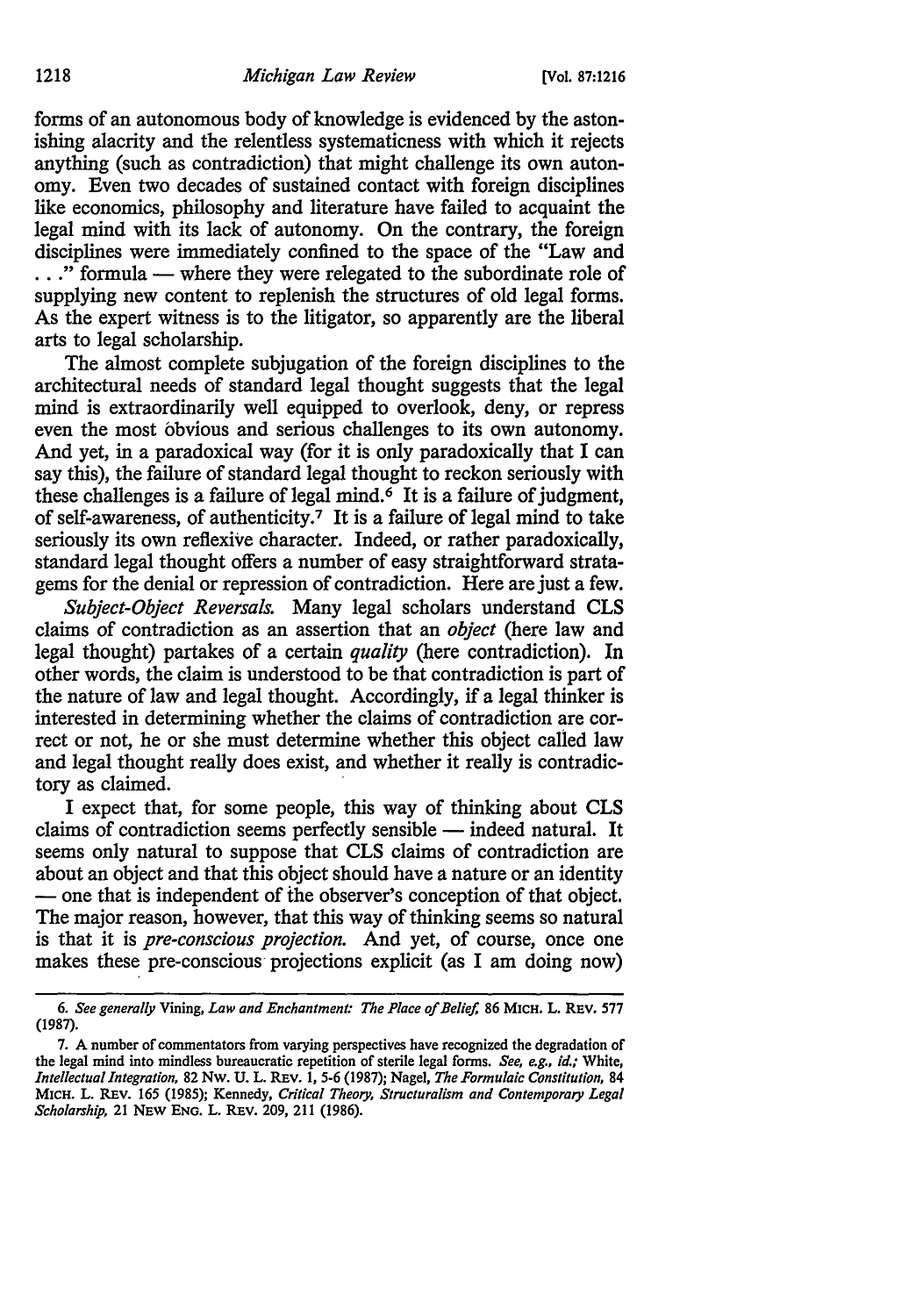they hardly seem natural at all. For instance, the paragraph immediately above *objectifies* law and legal thought, *radically separates* this objectified vision of law and legal thought from the subject (the legal thinker), and *externalizes* contradiction in the object (law and legal . thought).

Of course, once one makes this pre-conscious projection explicit it does not have much value as a denial stratagem. But if the radical separation, the objectification, and the externalization remain pre-conscious, we have a terrific denial technique. For one thing, the externalization of contradiction in an objectified vision of law and legal thought spares the legal thinker from any recognition that his or her own thought processes might themselves be contradicted. This, of course, leaves the legal thinker fully confident in his or her ability to adjudicate the coherence (or lack thereof) of the legal system from a place that is itself free from doubt. More than that, however, if the legal thinker remains unaware of his or her pre-conscious projections of radical separation, objectification, and externalization, then he or she will invariably attribute those pre-conscious constructions fo the texts themselves. This yields an exquisite irony: the legal thinker never really confronts *serious* claims of contradiction because he or she pre-consciously reads into these claims. a view of subject-object relations that he or she (quite rightly) finds untenable on the conscious level. Thus, the claims of contradiction are never adequate and must always be rejected. What the legal thinker finds untenable, however, often turns out to be simply the pre-conscious constructions of the subject-object relation projected into somebody else's text.

One can see this process of projection at work in Dworkin's challenge to CLS claims of contradiction. Says Dworkin: "Nothing is easier or more pointless than demonstrating that a flawed and contradictory account fits as well as a smoother and more attractive ohe."8 The argument seems to be that you too, like CLS scholars, can see contradiction everywhere, but why on earth would you want to? Now there is some bite to this claim. But the question is what does it bite? If you ask me, it ends up biting its own tail. Rather uncannily, Dworkin's argument *ultimately* demonstrates the inadequacy of viewing legal theory as originating in a subject radically separate from its object. '

But first, note that Dworkin is partly right in attacking the CLS method of contradictions: if one is trying to sort the debris of the world into theoretical categories, then choosing a contradictory categorization scheme (as opposed to a noncontradictory one) will facilitate the task greatly. Of course, Dworkin's objection can easily be turned against all sorts of traditional strategies for theory building including some of his own. For instance, consider these variations:

<sup>8.</sup> R. DWORKIN, LAW'S EMPIRE 274 (1986).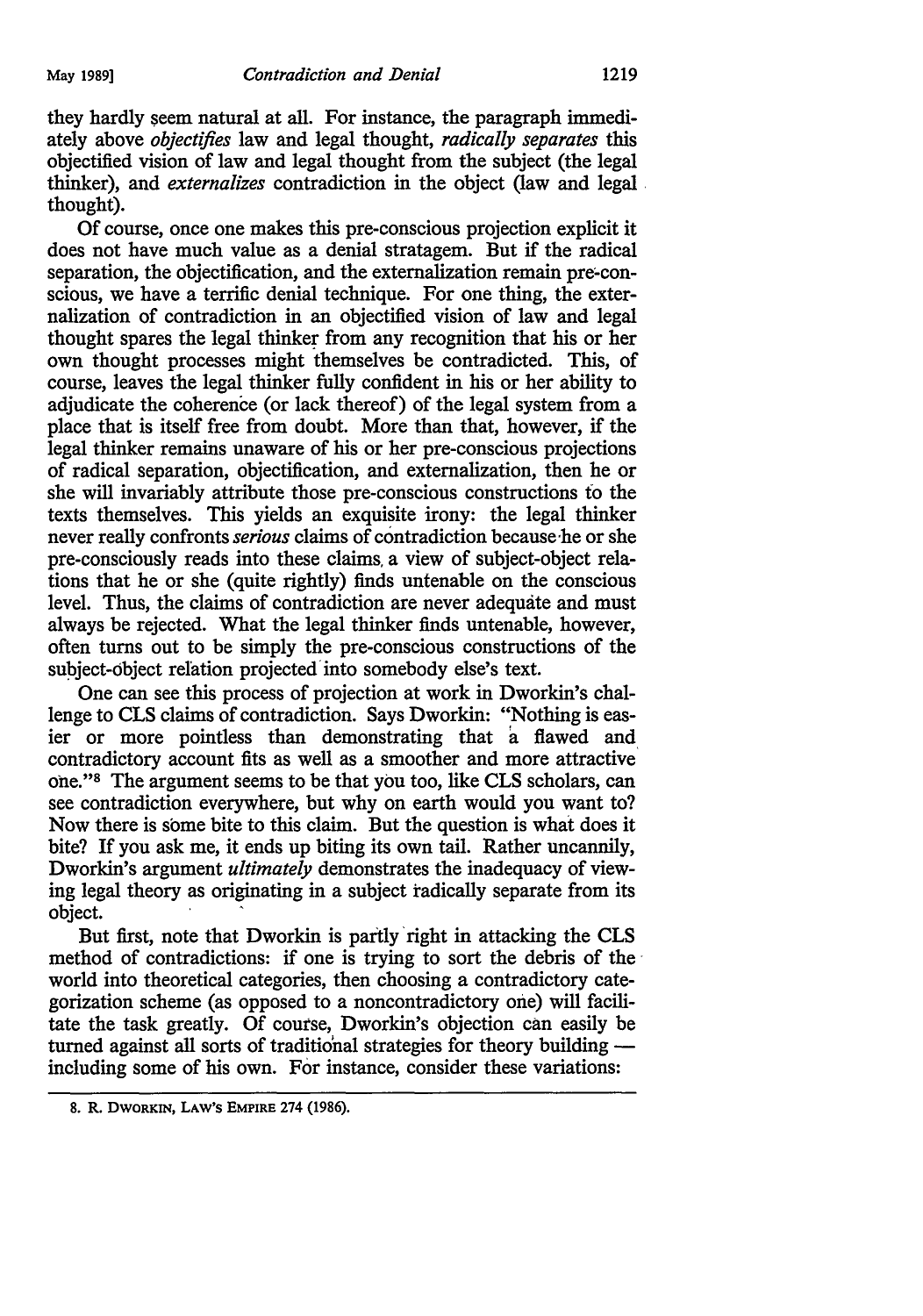1. Nothing is easier or more pointless than demonstrating that *an extremely abstract account* fits as well as a smoother and more attractive one.

2. Nothing is easier or more pointless than demonstrating that *an account that severely restricts or truncates the data to be interpreted* fits as well as a smoother and more attractive one.

3. Nothing is easier or more pointless than demonstrating that *an account that idealizes or sanitizes the hell out of the matters to be interpreted*  fits as well as a smoother and more attractive one.

As these variations suggest, Dworkin's criticism has much broader possibilities than he imagines. In part, that is because the criticism is enabled not by any flaw in the targeted theory (CLS or any other) but by the implicit pre-conscious view of the targeted theory as a creation of a free subject radically separate from its object. If one is pre-consciously prepared to see a certain theory as having its origin in a subject radically separate from its object, then one will always be able to claim that constructing such a theory is "easy" in the pejorative Dworkinian sense. The problem, of course, is that it will be equally "easy" to make that claim. Things are just getting easier all the time.

Even the structure of the Subject-Object Reversal denial mechanism is simple. Consciously, we all know that subject and object are not radically separate. Pre-consciously, however, we often use metaphors that succeed nonetheless in radically separating the two (for example, inside/outside, here/there, etc.). When we project such crude and primitive views of subject-object relations onto the texts of others, we find (not surprisingly) that their texts are weak and flawed. The texts seem to contain views of subject-object relations that are simply untenable. Unfortunately, when we make this discovery, we are very often discovering something, not about the targeted theories, but about our own pre-conscious constructions.9 · Paradoxically, standard legal thought authorizes both the denial and the acknowledgment of this discovery. Denial is often easier. Acknowledgement is often more interesting. Both are sometimes appropriate.

*Grand Solipsistic Theory.* Standard legal theory seems increasingly strained in its rhetorical efforts to marginalize contradiction, paradox, and the like. One particularly popular denial strategy entails the development of a sort of "theoretical minimalism" where the criteria that theory sets up for the validation of law become so utterly unassuming in fact that, in an odd bow to Stanley Fish, these criteria are always already satisfied.<sup>10</sup> For instance, given a suitably specified uni-

<sup>9.</sup> Actually, our conceptions of subject-object relations (both conscious and pre-conscious) are much more varied than this quick description indicates. For an excellent discussion of the role of metaphor in legal thought, see Winter, *Transcendental Nonsense, Metaphoric Reasoning*  and the Cognitive Stakes for Law, 137 U. PA. L. REV. (1989) (forthcoming).

<sup>10.</sup> *See* Fish, *Fish v. Fiss,* 36 STAN. L. R.Ev. 1325 (1984).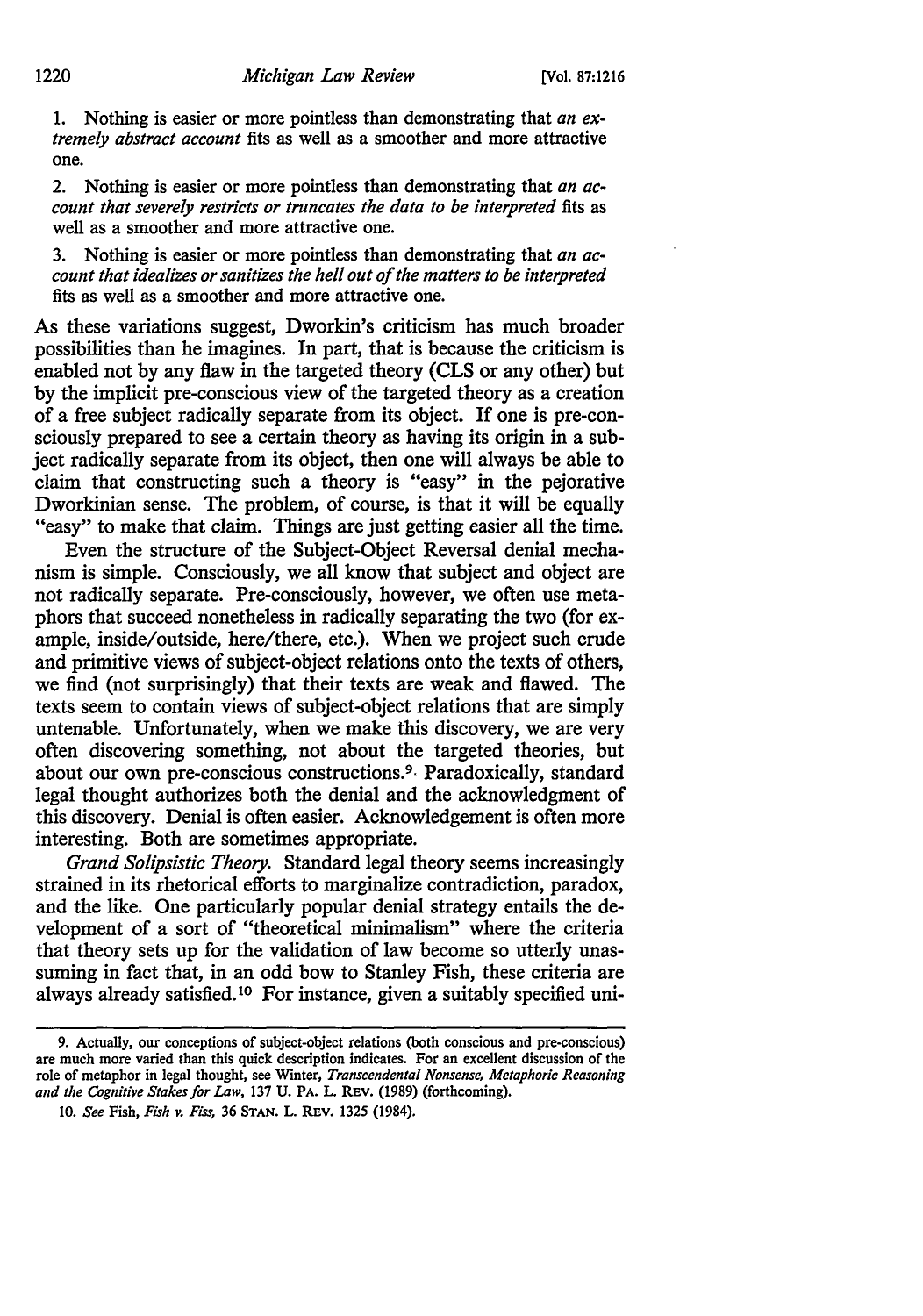verse, one gets the sense that virtually any state of affairs can be seen to conform with Kaldor-Hicks efficiency. 11 And try as one may, it still remains a mystery exactly what it is that is *really* ruled out by Dworkin's invitation to try to make of the legal materials, the best they can be. 12 And in the valiant battle against the bureaucratization of law's empire, the great tradition of American pragmatism along with those wonderful pithy sayings like: "think  $[$ ... ] not words,"<sup>13</sup> or "[t]he life of the law has not been  $[...]$ : it has been  $[...]$ ,"<sup>14</sup> can seem downright quaint ... not a little oxymoronic, ... maybe even a little nonreferential too.

What I find disquieting about the advent of these theories is not so much that they are wrong. Rather, it is the prospect that in their abstraction, emptiness, and utter lack of ambition for *the realization* of justice or other social virtues, these theories may well be an accurate expression of the current character of standard legal thought. Indeed, in the rush to resolve important normative matters, standard normative theory systematically and willingly subordinates normative positions to purely aesthetic criteria like coherence, consistency, and elegance.<sup>15</sup> The result is that important social virtues (justice, equality) are subordinated to the aesthetics of the scholarly legal text. One

13. 0.W. HOLMES, COLLECTED LEGAL PAPERS 238 (1921).

14. o.w. HOLMES, THE CoMMON LAW 1 (1881). Pragmatism has a great many things to recommend it, but one of them is not staying power. Indeed, the contemporary proponents of pragmatism are often not terribly pragmatic.

Pragmatism encourages us to make sense of our world not from the perspective of some philosophical idealism or rationalism, but in terms of intuitive judgments based upon customs, traditions, and values embedded in the social context. *See* Rubin, *The Practice and Discourse of Legal Scholarship,* 86 MICH. L. REV. 1835, 1878 (1988). This is great stuff, but it does pose some problems. One problem, of course, is that in our context it is precisely this sense that *there are*  customs, traditions, and values embedded in the social context that is experienced as disappearing. Instead, we have the powerful rationalizing practices of bureaucracy and the market. So either the pragmatic invitation to look to context is a little vacant or it is an invitation to surrender to whatever customs, traditions, and values the market and bureaucracy produce. My sense is that the invitation to pragmatism is both, and that the *current* conceptual vacancy of the pragmatic approach is precisely what allows bureaucracy and the market to determine its missing content and structure.

As if in confirmation, one often gets the sense that all the bold calls for a pragmatic renaissance in legal scholarship are just a glossy public relations cover for the promotion of the highly stylized rhetoric of the lawyer's brief. Adoption of such a rhetoric in legal scholarship leaves something to be desired. For one thing, it leaves legal academics without much to do other than cheer or hiss the courts from the sidelines. Do it again, do it again, we like it, we like it? *See id.*  at 1879. For another  $-$  and I know this is reaching wildly  $-$  it just may be that legal academics are not the best equipped or the best situated individuals to participate in fostering the pragmatic enterprise. *See id.* Of course, I could be wrong about all this. But I don't think so. You check it out. *See* Farber, *Legal Pragmatism and The Constitution,* 72 MINN. L. REv. 1331 (1988).

15. These aesthetic virtues may have some implicit connection to substantive virtues like justice, but I have not seen any good arguments to that effect lately. Still, one wonders whether there is a plausible vision of how history is made that could possibly support such a connection.

<sup>11.</sup> POSNER, EcONOMIC ANALYSIS OF LAW 12-13 (1986).

<sup>12.</sup> *See* Dworkin, *Law's Ambition for Itself,* 71 VA. L. REv. 173, 177 (1985). For an elaboration of the theme in the text, see Boyle, *Legal Fiction* (Book Review), 38 HAST. L. REV. 1013 (1987).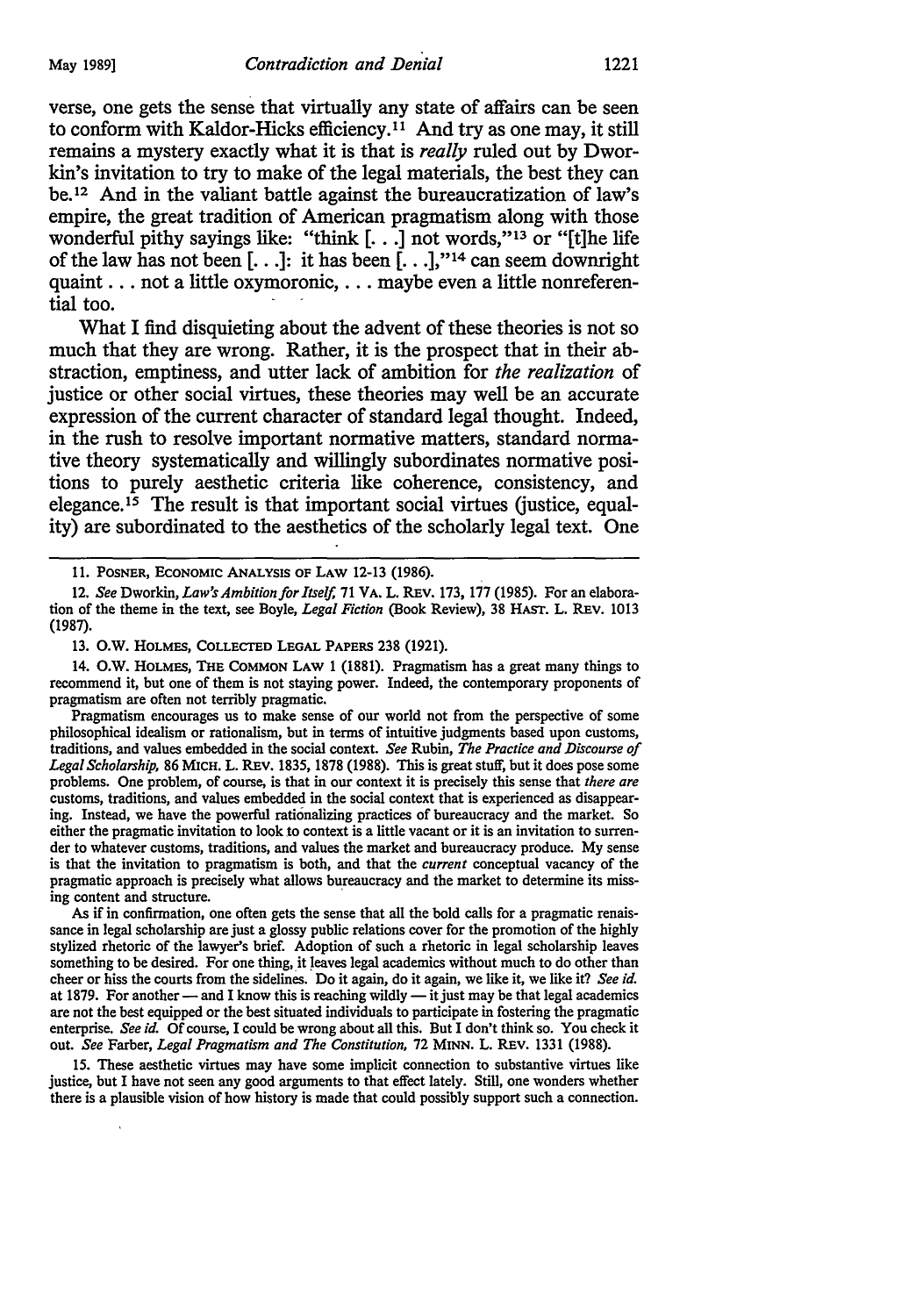might even begin to wonder what the social significance of this sort of scholarship really is: The promotion of justice and the social virtues, or the maintenance of rationalist form in legal thought?

*Entrenching Contradiction.* Entrenching contradictions by giving them a fiat ontological status is another way of denying contradiction. This approach simply makes peace with contradiction by according specific contradictions a fiat, universal ontological role. Once a contradiction is universalized as intellectually intractable and historically invariant, it becomes a given, an aspect of the fixed background, the stage. No longer an actor, it loses its privileged relation to the action and is thus stripped of its creative intellectual force.

I have not seen this denial stratagem used in standard legal thought. It seems to be more popular among CLS scholars. 16 It is not clear to me, however, why this stance should seem appealing to CLS scholars, if it is at all. Attributing a universal ontological status to specific contradictions may appear to be radical and destabilizing (especially when everyone else worships at the altar of coherence). But despite these appearances, such depictions are likely to succeed only in enveloping contradiction in the secure stability and the comfortable coherence of the monistic form.

*Sectorization.* According to William James, the appropriate scholastic response to a contradiction is to make a distinction.17 In contemporary legal thought, this response translates into the claim that if one pays sufficient respect to the jurisdictional scope - the sectors within which ostensibly conflicting doctrines are supposed to apply, then one will find that the conflicts really are illusory. Instead, the doctrines are safely contained within their own limited fields of application.

This stratagem for the denial of contradiction seems to be a hybrid of Zeno's paradox and marginal analysis. The idea behind sectorization, I suppose, is that if one produces distinctions at a rate marginally faster than the production of contradiction, then the sum of these curves will always yield coherence, not contradiction. This is a great denial strategy, and it would work just fine except for one thing: it is hardly self-evident that the production of distinction and the production of contradiction are independent functions.<sup>18</sup>

*Theoretieal Unmentionables.* Theoretical unmentionables are another way of containing the recognition of contradiction within manageable proportions. Any theory or mode of thought has certain gaps, holes, and absences that, by virtue of the internal constitution of the

18. *See* Schlag, *supra* note 2.

<sup>16.</sup> Littleton, *Feminist Jurisprudence: The Difference Method Makes* (Book Review), 41 STAN. L. REv. 751, 783 (1989) (noting that male CLS scholars suggest that the fundamental contradiction is part of human nature).

<sup>17.</sup> W. JAMES, EssAYS IN PRAGMATISM 141 (1948).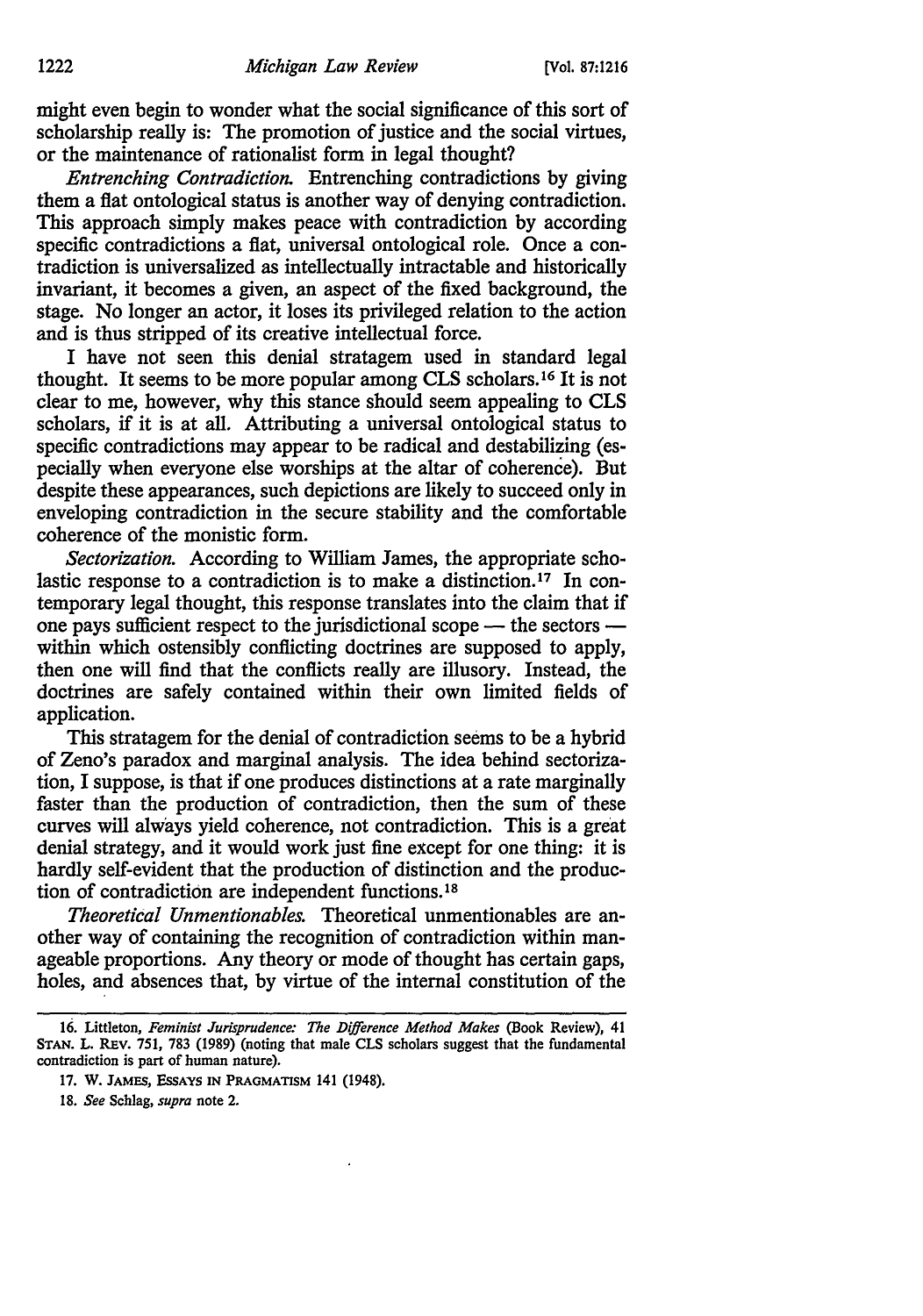theory or mode of thought, cannot be articulated in positive terms. <sup>19</sup> Sometimes these gaps, holes, and absences bear names and thus appear to have integrity and substance, even though, by definition or by theory, nothing positive can be said about them. These, then, are *theoretical unmentionables,* those wonderful theoretical spaces that we are quite sure exist, but that by virtue of the constitution of the theory we cannot say very much about. All theories and modes of thought have them. A major distinction among theories and modes of thought, however, is how rapidly they resort to the invocation of theoretical unmentionables to resolve potential difficulties like contradiction, paradox, and incommensurability.

From this perspective, God is no doubt the all-time champion theoretical unmentionabie. Featured in the same role today are some more secular derivatives including pragmatism, practical reason, good judgment, discretion, and balancing. Contradictions can be denied by referring them for resolution to the social/conceptual space identified by these theoretical unmentionables. The unmentionables will gener ally work fine until one of three things happens:

Somebody actually tries to say something about the structure and content of these theoretical unmentionables, ... in which case they become theoretically very mentionable. They acquire a positive content, a structural identity, and thus become subject to the very same contradictions that caused their parent discourse to produce them in the first place. Or,

2. Somebody points out that these theoretical unmentionables really are unmentionable and that accordingly, their explanatory power is, uh well, somewhat limited. Or,

3. The theoretical unmentionables are renamed and perhaps even reconceptualized in a way that the original purveyors of the terms do not like. Theoretical unmentionables are especially vulnerable to this sort of thing because their internal structure and content is, ... unmentionable. Just as an example: "pragmatic craft" can become "good judgment," which can become "good sense," which can become "great *karma.*" The point is that the people who think they have really said something in the statement, "Mr. Justice Brandeis showed great pragmatic craft" would be probably be somewhat displeased to hear this translated as "Mr. Justice Brandeis had terrific karma." But really: pragmatic craft/terrific karma — what's the difference? (It's not that there isn't any — it's just that I'd like to see it explained.)

\* \* \* On the whole I think standard legal thought greatly underestimates the extent to which its discourses are internally contradictory, incommensurable, and paradoxical. And apart from the fact of denial,

<sup>19.</sup> *See* Schlag, *Fish v. Zapp: The Case of the Relatively Autonomous Self,* 76 GEO. L.J. 37 (1987).